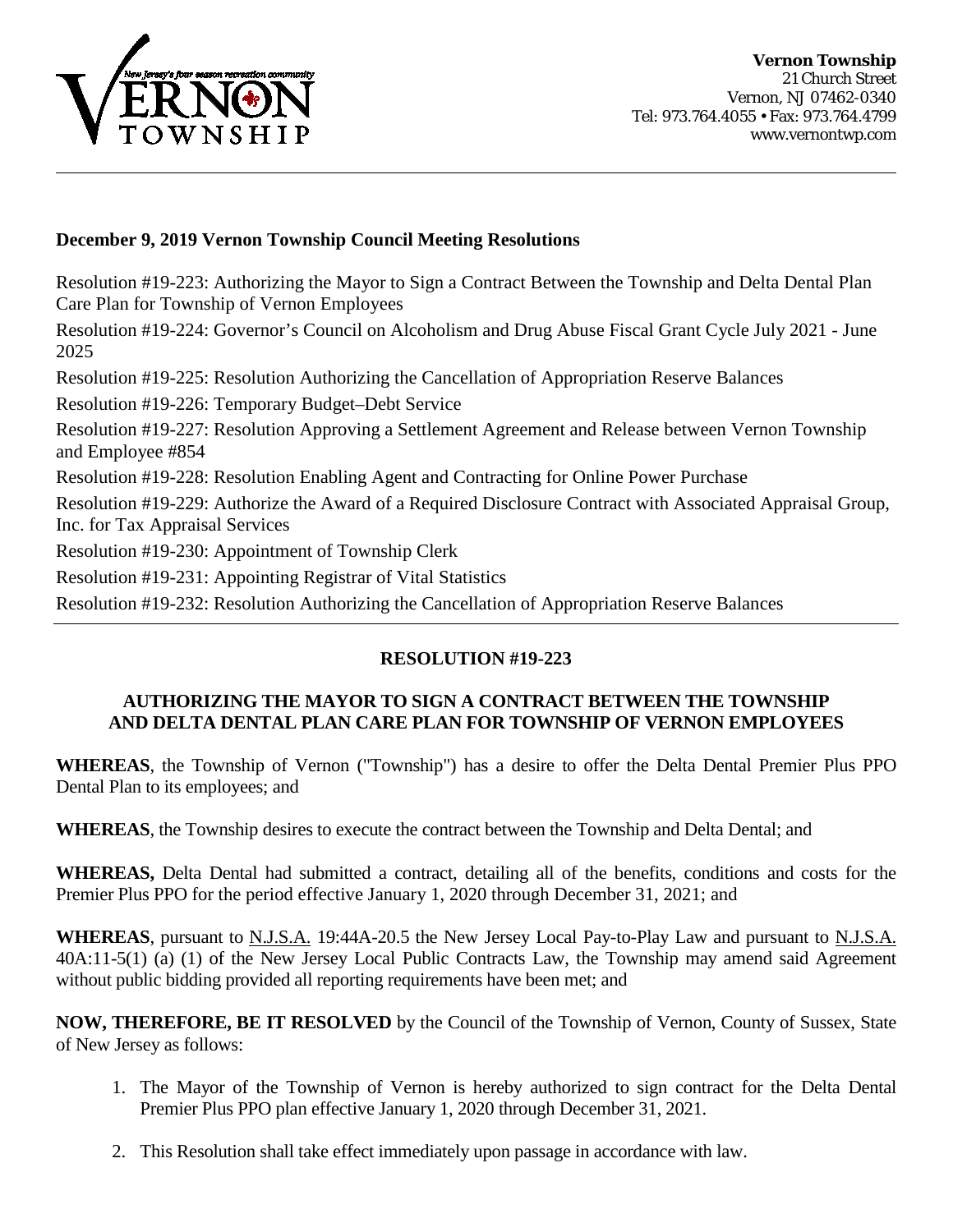## **RESOLUTION #19-224**

## **GOVERNOR'S COUNCIL ON ALCOHOLISM AND DRUG ABUSE FISCAL GRANT CYCLE JULY 2021 - JUNE 2025**

**WHEREAS,** the Governor's Council on Alcoholism and Drug Abuse established the Municipal Alliances for the Prevention of Alcoholism and Drug Abuse in 1989 to educate and engage residents, local government and law enforcement officials, schools, nonprofit organizations, the faith community, parents, youth and other allies in efforts to prevent alcoholism and drug abuse in communities throughout New Jersey.

**WHEREAS,** The Township Council of the Township of Vernon, County of Sussex, State of New Jersey recognizes that the abuse of alcohol and drugs is a serious problem in our society amongst persons of all ages; and therefore has an established Municipal Alliance Committee; and,

**WHEREAS,** the Township Council further recognizes that it is incumbent upon not only public officials but upon the entire community to take action to prevent such abuses in our community; and,

**WHEREAS,** the Township Council has applied for funding to the Governor's Council on Alcoholism and Drug Abuse through the County of Sussex;

**NOW, THEREFORE, BE IT RESOLVED** by the Township of Vernon, County of Sussex, State of New Jersey hereby recognizes the following:

1. The Township Council does hereby authorize submission of a strategic plan for the Vernon Municipal Alliance grant for fiscal year 2021 in the amount of:

| <b>DEDR</b> | \$16,540.00 |
|-------------|-------------|
| Cash Match  | \$4,135.00  |
| In-Kind     | \$12,405.00 |

2. The Township Council acknowledges the terms and conditions for administering the Municipal Alliance grant, including the administrative compliance and audit requirements.

# **RESOLUTION #19-225**

## **RESOLUTION AUTHORIZING THE CANCELLATION OF APPROPRIATION RESERVE BALANCES**

**WHEREAS,** certain 2018 Appropriation Reserve Balances remain that are no longer needed; and

**WHEREAS,** a STORM RECOVERY RESERVE TRUST FUND was established by Resolution #07-68 and approved by the Division of Local Government Services on April 17, 2007; and

**WHEREAS**, it is necessary to formally cancel said balances from appropriation reserves and fund the Snow Removal Trust Fund,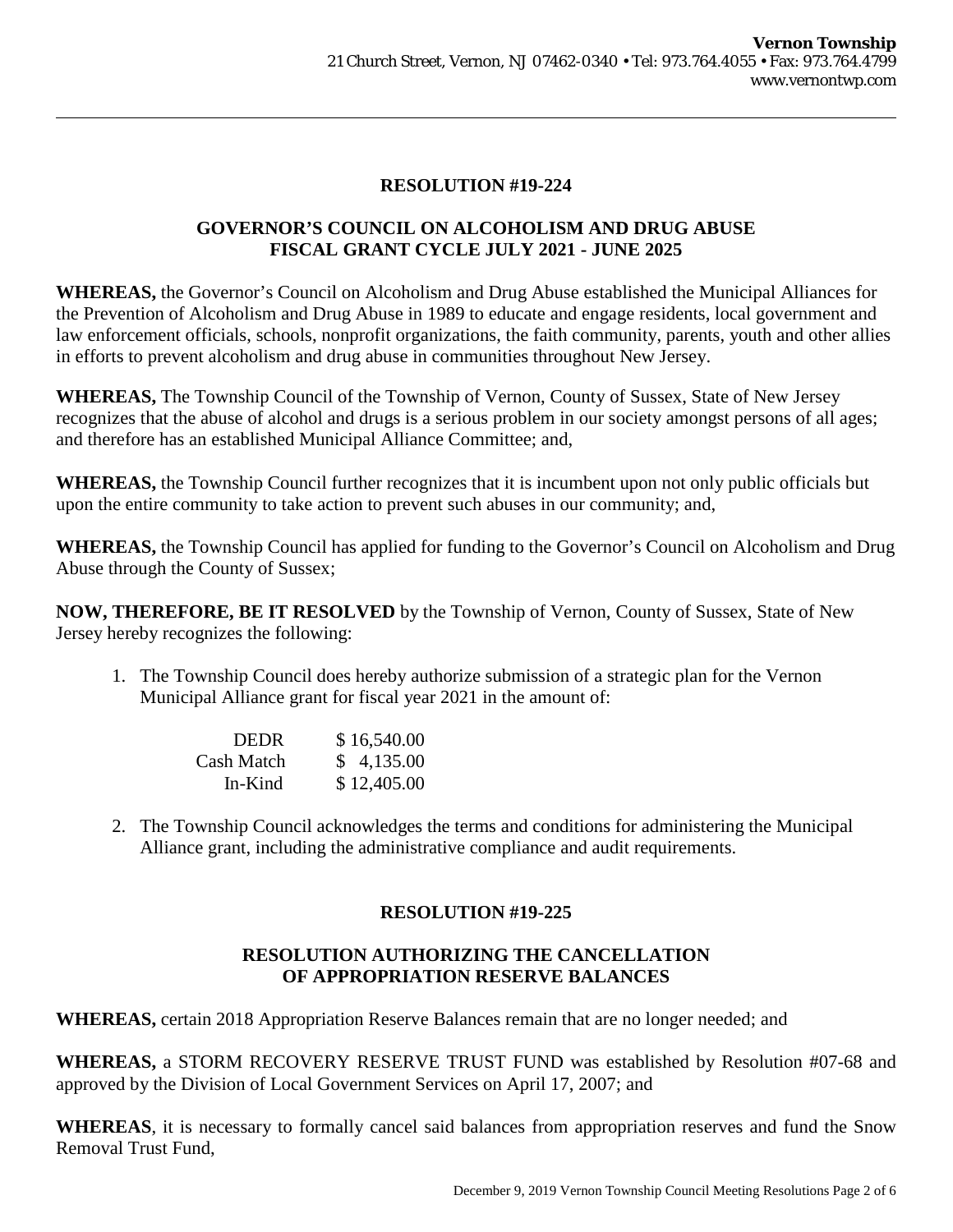**NOW THEREFORE, BE IT RESOLVED**, by the Council of the Township of Vernon that the following unexpended balances of the Appropriations Reserves be cancelled:

8-01-26-29-20 – (2018) ROAD REPAIRS & MAINT. O/E \$30,000.00

TOTAL \$30,000.00

#### **RESOLUTION #19-226**

#### **TEMPORARY BUDGET – DEBT SERVICE**

**WHEREAS**, N.J.S.40A:4-19 provides authority for appropriating in a temporary resolution the permanent debt service requirements for the coming fiscal year, and

**WHEREAS**, the date of this resolution is subsequent to that date, and

**WHEREAS**, principal and interest will be due on various dates from January 1, 2020 to January 31, 2020, inclusive, on bonds and notes issued and outstanding,

**NOW, THEREFORE, BE IT RESOLVED** by the Council of the Township of Vernon, in the County of Sussex, New Jersey, that the following appropriations be made to cover the period from January 1, 2020 to January 31, 2020 inclusive:

| Payment of Bonds             | \$1,851,850.00 |
|------------------------------|----------------|
| <b>Interest on Bonds</b>     | 240,184.38     |
| Principal on Road Assessment | 33,150.00      |
| Total                        | \$2,125,184.38 |

#### **RESOLUTION #19-227**

## **RESOLUTION APPROVING A SETTLEMENT AGREEMENT AND RELEASE BETWEEN VERNON TOWNSHIP AND EMPLOYEE #854**

**WHEREAS**, J.E. ("employee") is employed by Vernon Township ("Township") as a non-union Animal Control Officer; and

**WHEREAS**, the Township and Employee have agreed to a Settlement Agreement and Release to fully and finally resolve all matters related to the employment relationship between them; and

**WHEREAS**, the Settlement Agreement and Release was executed by employee; and

**WHEREAS**, the Township wishes to ratify and execute the Settlement Agreement and Release; **NOW, THEREFORE, BE IT RESOLVED** as follows: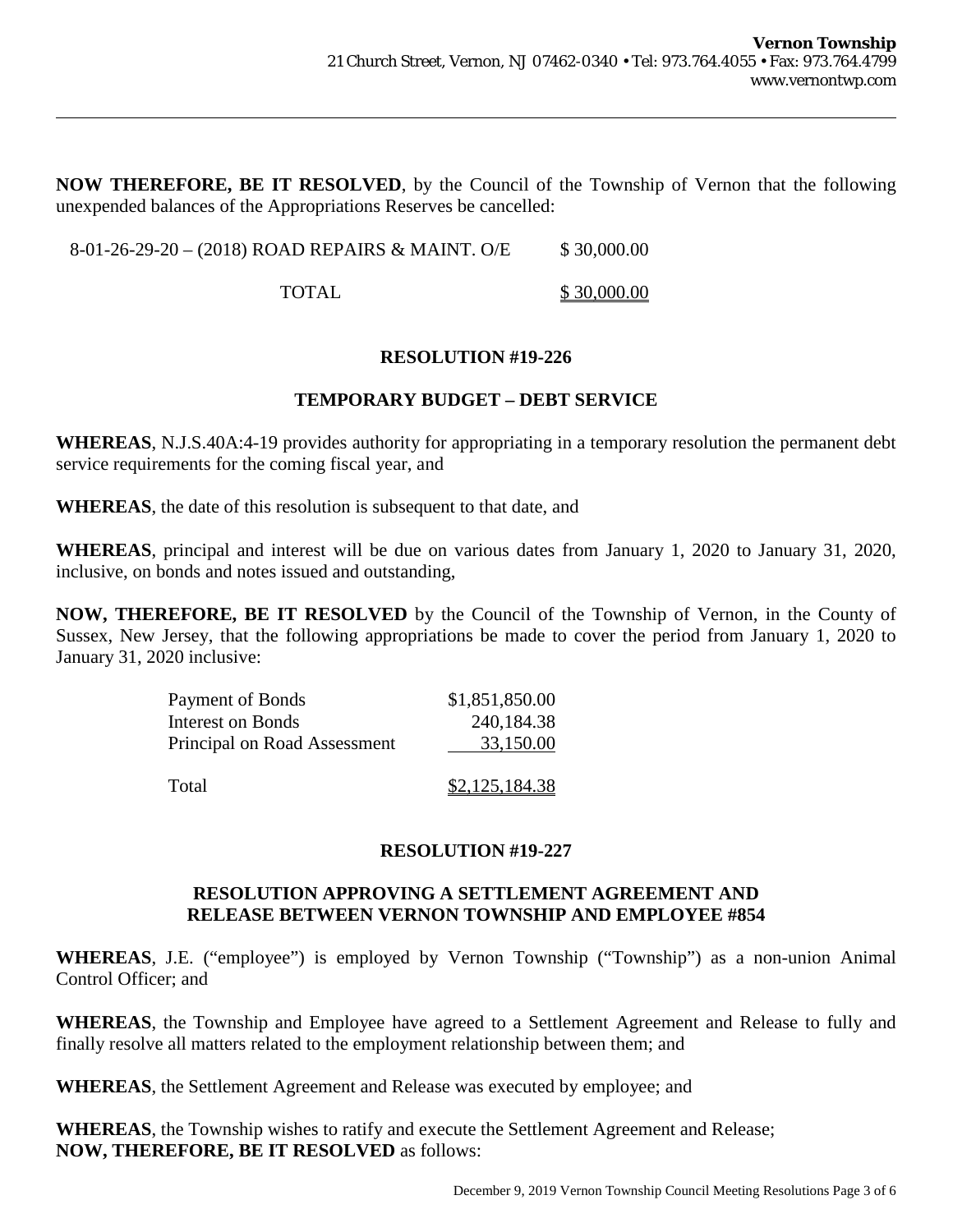- 1. The Township approves the Settlement Agreement and Release between the Township and Employee; and
- 2. The Mayor And Clerk are authorized to execute the Settlement Agreement and Release between the Township and Employee related this matter, and to perform such other ministerial tasks as needed to effectuate the provisions of this resolution on behalf of the Township

## **RESOLUTION #19-228**

## **RESOLUTION ENABLING AGENT AND CONTRACTING FOR ONLINE POWER PURCHASE**

**WHEREAS** the NJ Department of Community Affairs, Division of Local Government Services, permits public entities – as per P.L.2001, c.30 – to utilize Division-approved online purchasing agents to secure energy supply contracts through an online bidding/reverse auction process; and

**WHEREAS** the services of said approved agents are exempt from public bidding, as per P.L.2001, c.30; and

**WHEREAS** the governing body of the Township of Vernon desires to utilize Premiere Marketing, LLC dba Transparent Energy ("TE") – a BPU certified and DCA approved provider of online energy procurement services – to secure natural gas and electricity supply contracts; and

**WHEREAS** the NJDCA and NJBPU advise that contracts for power supply should be awarded shortly after an online auction is conducted in order to ensure the lowest possible rates;

**THEREFORE, BE IT RESOLVED,** that the governing body of the Township of Vernon authorizes TE to investigate market conditions and, when directed by approved Township of Vernon officer(s), conduct online auctions for the purpose of securing natural gas and electricity supply contracts for its utility accounts.

**BE IT FURTHER RESOLVED**, that the governing body of the Township of Vernon authorizes Mayor Shortway or his designee to award and sign power supply contracts on the day that the auctions close, provided that the natural gas and electricity rates procured are at least 7% and 12% lower – respectively – than those provided by the local utility company.

## **RESOLUTION #19-229**

## **AUTHORIZE THE AWARD OF A REQUIRED DISCLOSURE CONTRACT WITH ASSOCIATED APPRAISAL GROUP, INC. FOR TAX APPRAISAL SERVICES**

**WHEREAS,** the Township of Vernon has a need for tax appraisal services through Associated Appraisal Services Group Inc. 6 Commerce Drive Suite 303, Cranford, N.J. 07016 as a required disclosure contract pursuant to the provisions of N.J.S.A. 19:44A-20.4; and,

**WHEREAS**, the Sean Canning, Q.P.A., has determined and certified in writing that the value of the acquisition will exceed \$17,500.00; and,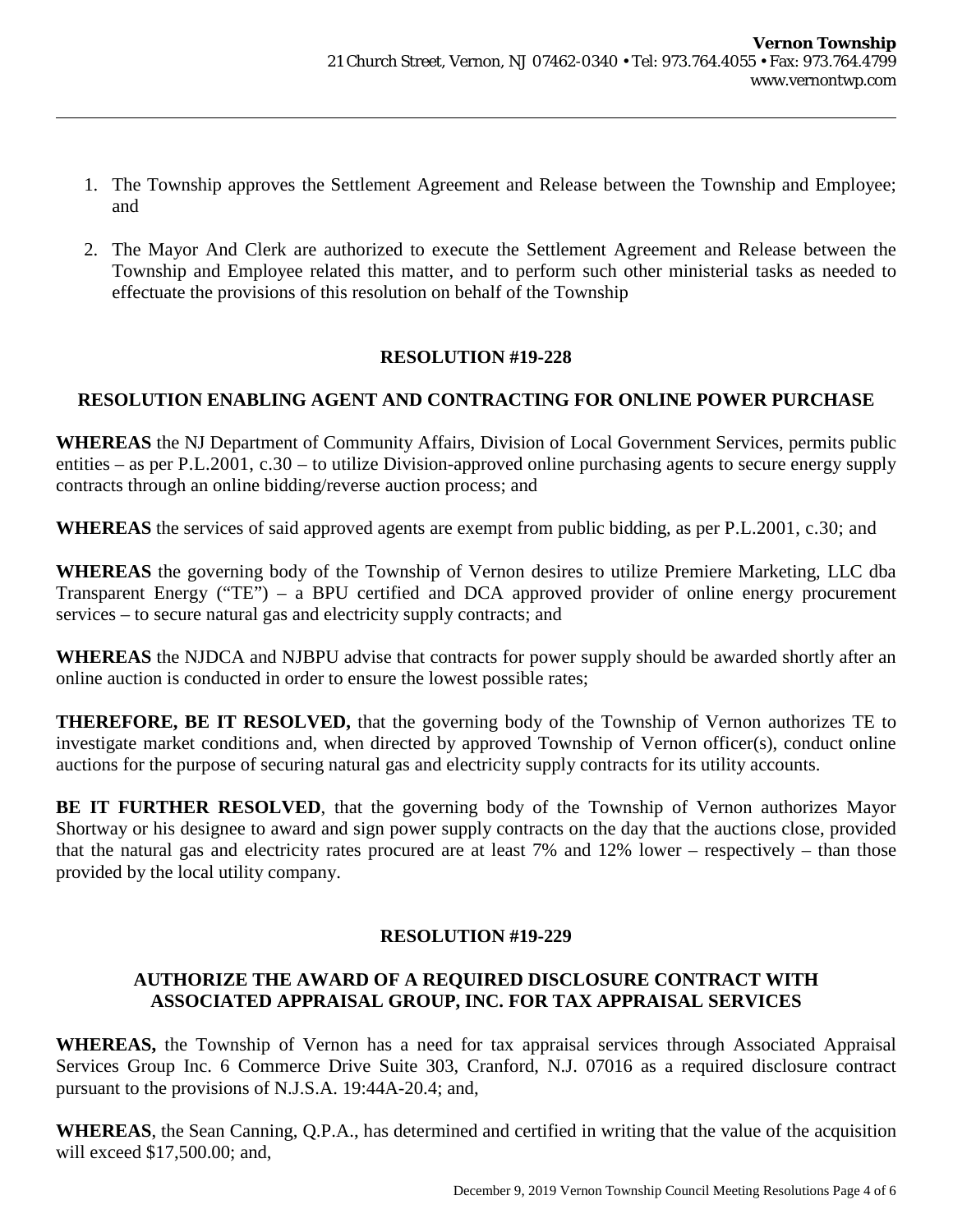**WHEREAS**, the anticipated term of this contract is for the year of *2019-2020;* and

**WHEREAS,** Associated Appraisal Services Group Inc., in the aggregate is expected to provide more than the pay to play threshold of \$17,500.00**;** and

**WHEREAS**, Associated Appraisal Services Group Inc., has completed and submitted a Business Entity Disclosure Certification and a Personal Contribution Disclosure form which certifies that Associated Appraisal Services Group Inc. has not made any reportable contributions to a political or candidate committee in the *Township of* Vernon in the previous one year, and that the contract will prohibit Associated Appraisal Services Group Inc. from making any reportable contributions through the term of the contract, and

**WHEREAS,** the Chief Financial Officer hereby certifies that funds NOT TO EXCEED \$20,000.00 are available as follows;

**NOW, THEREFORE, BE IT RESOLVED,** that the Mayor and Council of the Township of Vernon authorizes the Business Administrator to enter into a contract with Associated Appraisal Services Group Inc., not to exceed \$20,000.00 for the 2019-2020 budget year for contractor, tax appraisal services; and,

**BE IT FURTHER RESOLVED**, that the Business Disclosure Entity Certification and Personal Contribution Disclosure form, Determination of Value be placed on file with this resolution.

## **RESOLUTION #19-230**

# **APPOINTMENT OF TOWNSHIP CLERK**

## **RESOLUTION #19-231**

# **APPOINTING REGISTRAR OF VITAL STATISTICS**

## **RESOLUTION #19-232**

#### **RESOLUTION AUTHORIZING THE CANCELLATION OF APPROPRIATION RESERVE BALANCES**

**WHEREAS,** certain 2018 Appropriation Reserve Balances remain that are no longer needed; and

**WHEREAS,** an ACCUMULATED ABSENCES TRUST was established by Resolution #02-44 and approved by the Division of Local Government Services on April 05, 2002; and

**WHEREAS**, it is necessary to formally cancel said balances from appropriation reserves and fund the Accumulated Absences Trust Fund,

**NOW THEREFORE, BE IT RESOLVED**, by the Council of the Township of Vernon that the following